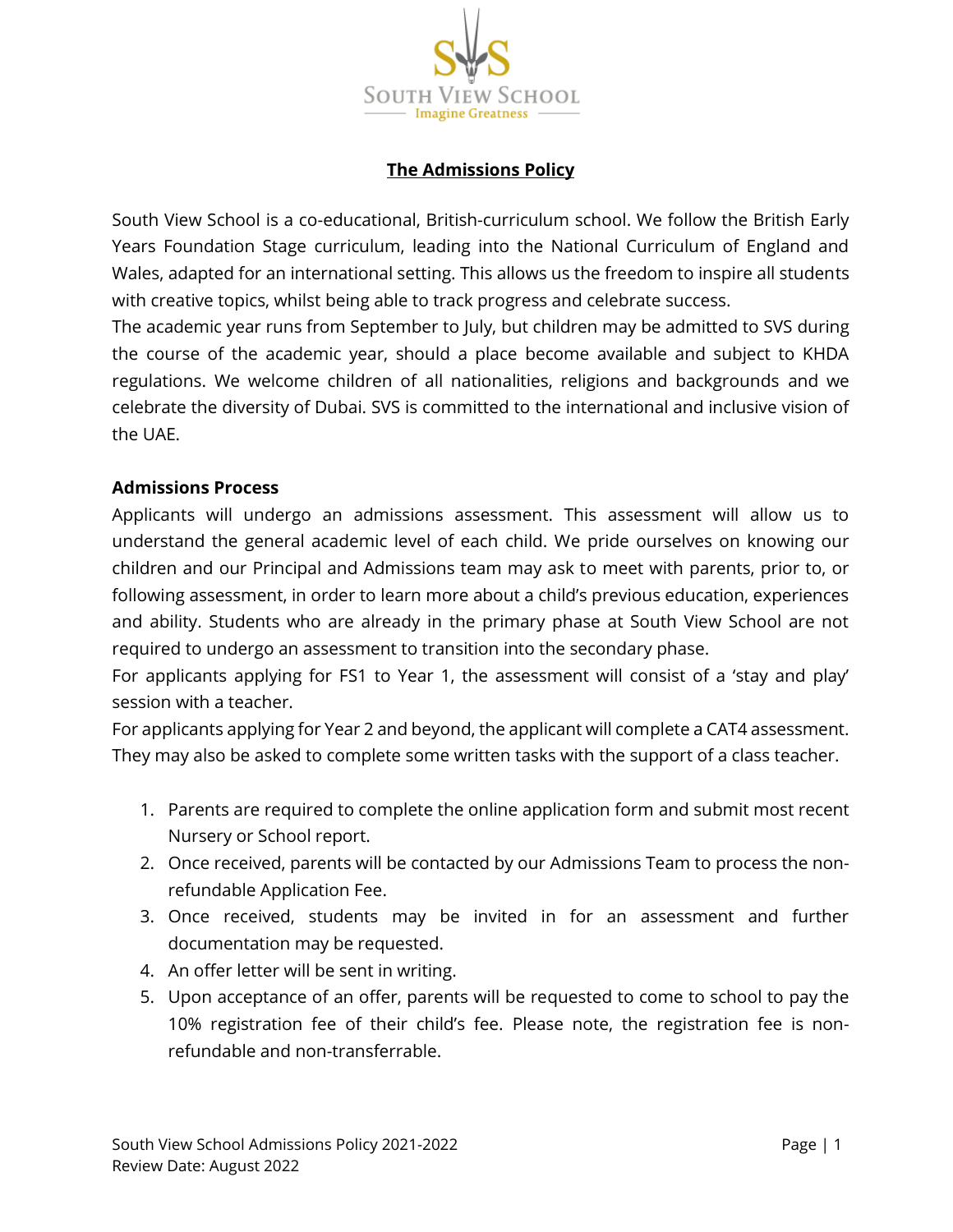

Application forms can be submitted via the school's website: <https://southviewschool.com/admissions/application-form/>

## **Inclusion at SVS**

South View School welcomes students of determination and is committed to and guided by the Dubai Inclusive Education Policy Framework and the Directives and Guidelines for Inclusive Education. Before we offer a place to a child, we attempt to ensure that the child will be able to access the curriculum. However, we reserve the right to reject an application in the case that the needs of that individual are so great that they cannot be met by our provision. This decision would be made with the very best interests of everyone concerned, with the interest of the child being of paramount importance. The School's admissions policy adheres to the stipulations of:

- The UAE Federal Law No 29 of 2006 concerning the Rights of People of Determination
- The Dubai Law No 2 of 2014 concerning the Protection of the Rights of Persons with Disabilities in the Emirate of Dubai
- The UAE Executive Council Resolution No. (2) of 2017 Regulating Private Schools in the Emirate of Dubai.

Parents of Students of Determination must submit complete information about the student's SEND at the time of application – including copies of all medical, psychological or educational assessments/reports as well as IEPs (Individual Education Plans). Where no specific SEND has been diagnosed or established, parents are still required to inform the school of their child's overall learning needs and provide any other information that may be relevant for their education provision.

Applications will be referred to the school's Head of Inclusion for initial assessment. This may also include applications from students who have English as an additional language. The assessment will help to gain an insight as to where their academic abilities currently are and what additional support may be required in the school to ensure barriers to learning are minimised. Parents may meet with the Head of Inclusion to discuss the planned provision for the child and if any other recommendations are made.

## **Priority Applicants**

Students of Determination who are siblings are given priority for all waitlists. All sibling applications for Students of Determination must be received before the end of February in Term 2 of the year prior to the child commencing school.

For Foundation Stage only, certain applicants will be given priority, as follows: